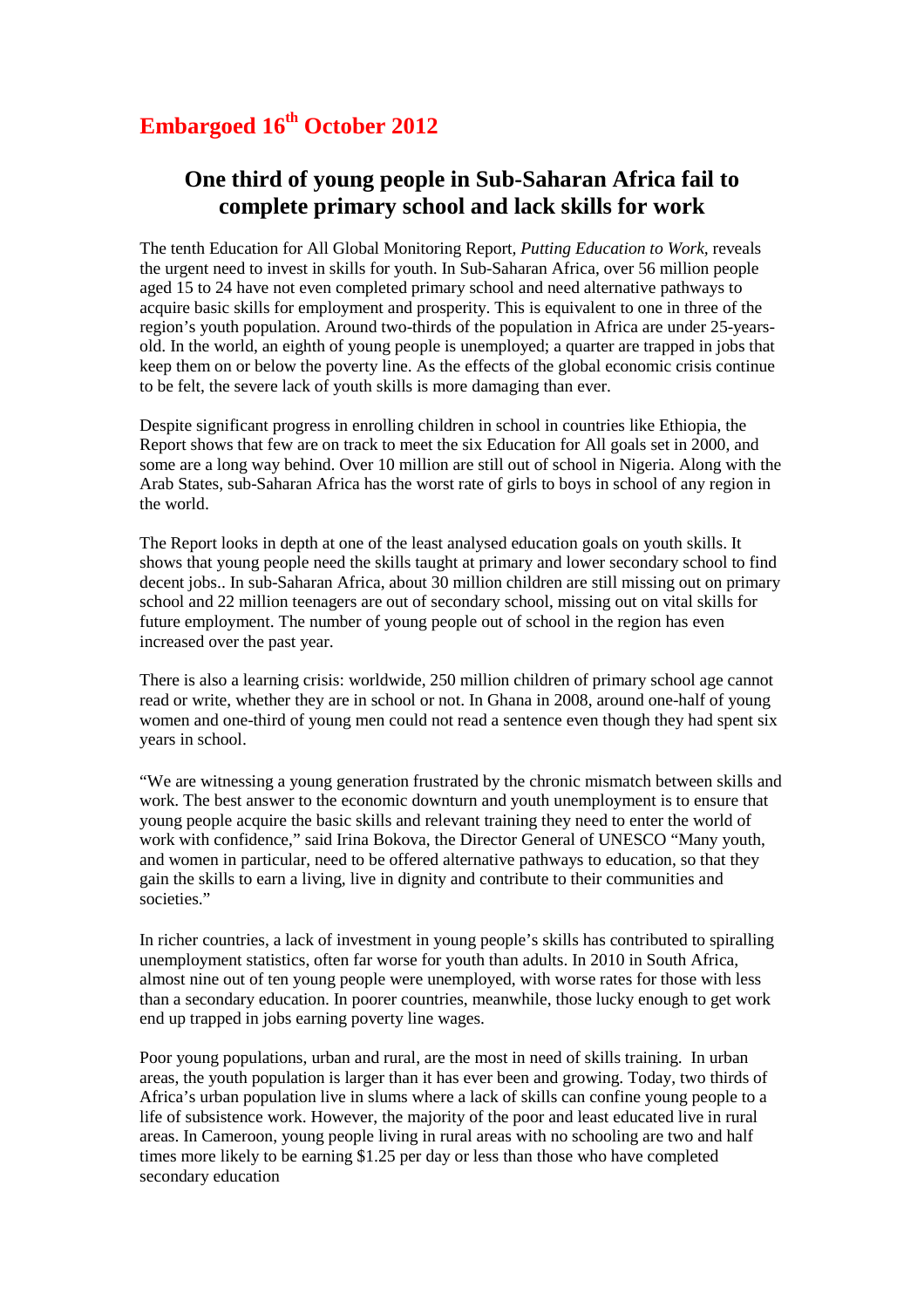Young poor African farmers struggle to make a living. The average size of 80% of African farms is less than 2 hectares. Vulnerable to climate change, many are in desperate need of even the most basic skills to protect their livelihoods. Those not in farmwork urgently need training in business and marketing to find new opportunities and reduce the obligation of migrating to cities in search of a job.

Women are the most in need of all. In eight African countries, over nine out of ten young women in rural areas have not completed lower secondary school. Without these skills, these women will have their life chances affected forever.

Investing in young peoples' skills is a smart move for countries seeking to boost their economic growth. The Report estimates that every \$1 spent on a person's education, yields US\$10-US\$15 in economic growth over that person's working lifetime. Over much of the last decade almost three-quarters of Africa's export growth came from oils and minerals, leaving countries extremely vulnerable to price changes. Diversifying its economies would help assure continued growth. To do this, Africa will need to ensure its young people have the skills that enable them to adapt flexibly to new areas of work.

In some countries in sub-Saharan Africa, traditional apprenticeships are the main type of skills training for those not formally employed. In Senegal, young people were more than 40 times more likely to be trained through this route than in formal technical and vocational schooling. These apprenticeships need to be open to all: in Ghana, the poorest and least educated have a much slimmer chance of getting an apprenticeship while in Tanzania apprenticeships are dominated by men.

Pauline Rose, director of EFA Global Monitoring Report, said: "*Education and skills for young people are the key to Africa's future development. Yet millions of young people in the region have not completed primary education, and millions more have never been to lower secondary school. These young people, especially women and the rural and urban poor, are not equipped to join the ambitions of many African countries to achieve middle income status in the coming years. First and foremost, these young people must be given another chance to learn basic skills such as reading, and skills in relevant trades. Only then can young people fulfil their potential and achieve their aspirations.* "

There is a dire need to increase funding to fix this skills deficit and find funds to dramatically scale up alternative pathways for training. This year's *Education for All Global Monitoring Report* calculates that, on top of the US\$16 billion needed annually to attain universal primary education by 2015, it would cost US\$8 billion to achieve universal lower education. Reallocating aid could help fill the funding gap. US\$3.1 billion of aid to post-secondary education never reaches the educational systems of developing countries as it is used to fund foreign students in donor countries. For the amount it costs for one Ghanaian student to study on scholarship in Japan, 72 young people could have accessed secondary education in Ghana. These funds could be better spent addressing the skills deficit for disadvantaged youth in poor countries.

**Recommendations**: It is time to take action to support skills development for young people.

- 1. 200 million young people need to be given alternative pathways to learn foundation skills.
- 2. All young people need quality training in relevant foundation skills at lower secondary school.
- 3. Upper secondary curricula should provide a balance between vocational and technical skills, including IT, and transferable skills such as confidence and communication which are indispensable for the work place.
- 4. Skills strategies must target the disadvantaged: particularly young women and urban and rural poor.